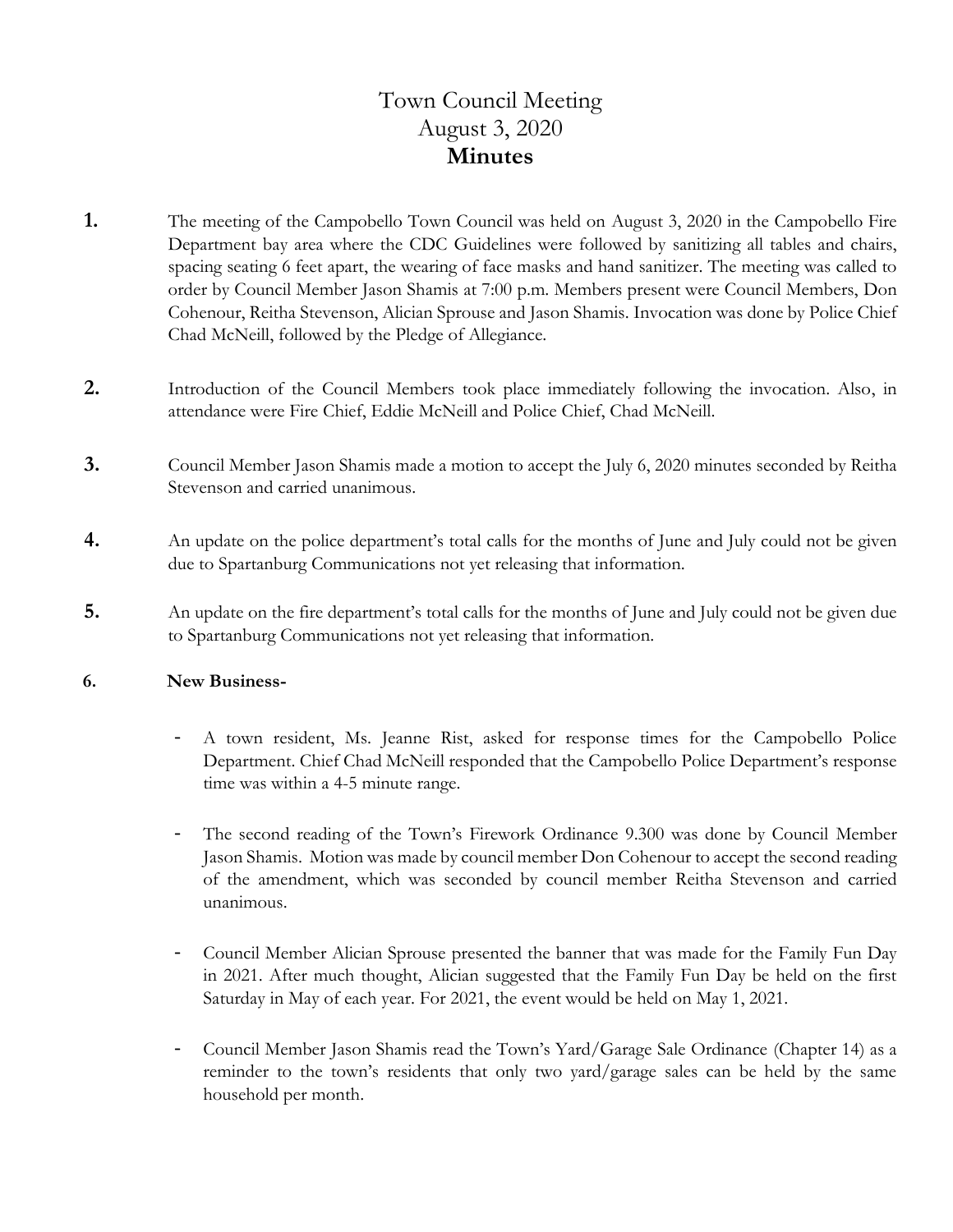- Fire Chief Eddie McNeill address council in regards to a Parks and Recreation Development (PARD) grant that he would like to apply for and use the funds to make upgrades to Gosnell Park. Through this grant, the State would pay 80% of the cost of the project and the Town would be responsible for 20% of the cost. An application must be submitted within a month. The recommendations were to upgrade the old picnic tables with more studier metal picnic tables and possibly put in a concrete slab near the basketball court for picnic tables to be placed there as well. Council Member Don Cohenour suggested looking into upgrading the grill at the park. Chief McNeill will obtain pricing for the different projects for council to review. Council Member Jason Shamis asked that a Facebook Poll be constructed to allow the town residents to give their input on what they would like to see happen at Gosnell Park.
- Chief Chad McNeill updated everyone on the completion of upgrading and graveling the town's portion of Emma Drive. The cost came to \$3,000 and would have cost the town more had several of the Town's officers not stepped in to help on their days off. It is expected that in 6 months or so, a small load of gravel will need to be placed on top of what is already there. Council Member Reitha Stevenson asked about a road sign for Emma Drive. Chief McNeill responded that it had been ordered, along with a post for Rector Street that needed replacing. Council Member Jason Shamis proposed that the three (3) officers involved in getting this project completed be given bonuses of \$100 each. Motion was made by Council Member Don Cohenour that each of the three officers receive a \$100 bonus, which was seconded by Council Member Alician Sprouse and carried unanimous.
- Town resident, Mr. John Owenby, raised concern about the elevated, rough area on Asheville Hwy. just before the bridge where Big Glenn's Restaurant is located. The Town Clerk will submit a maintenance request to the State for it to be repaired.
- Town resident, Mr. John Owenby, raised concern about the Mayor's absence at the past few meetings and wondered if it were due to illness. Council Member Jason Shamis explained that the Mayor's absence was due to his work schedule.
- Town resident, Joanne Rist, asked if golf carts could be driven on the roads as she has seen several on Asheville Hwy. Chief Chad McNeill affirmed that you can drive a golf cart in town and on county roads as long as you have a permit sticker from the State. However, you are not allowed to drive a golf cart on State roads.
- Town resident, Joanne Rist, also asked if the town was doing anything to help parents whose children on the hybrid schedule. Council Member Jason Shamis stated that while they cannot help parents with childcare, parents should rest assured that the Police Chief and Campobello officers are always there to help and are well-known by most, if not all, of the children at Campobello Gramling and Holly Springs.

### **7. Old Business-**

- Council Member Jason Shamis asked about the progress of Duke Energy installing the light pole at Asheville Hwy and Old Asheville Hwy. Chief Chad McNeill responded that he had been in contact with Duke Energy, but that he would call again to find out the status of getting this light pole in place.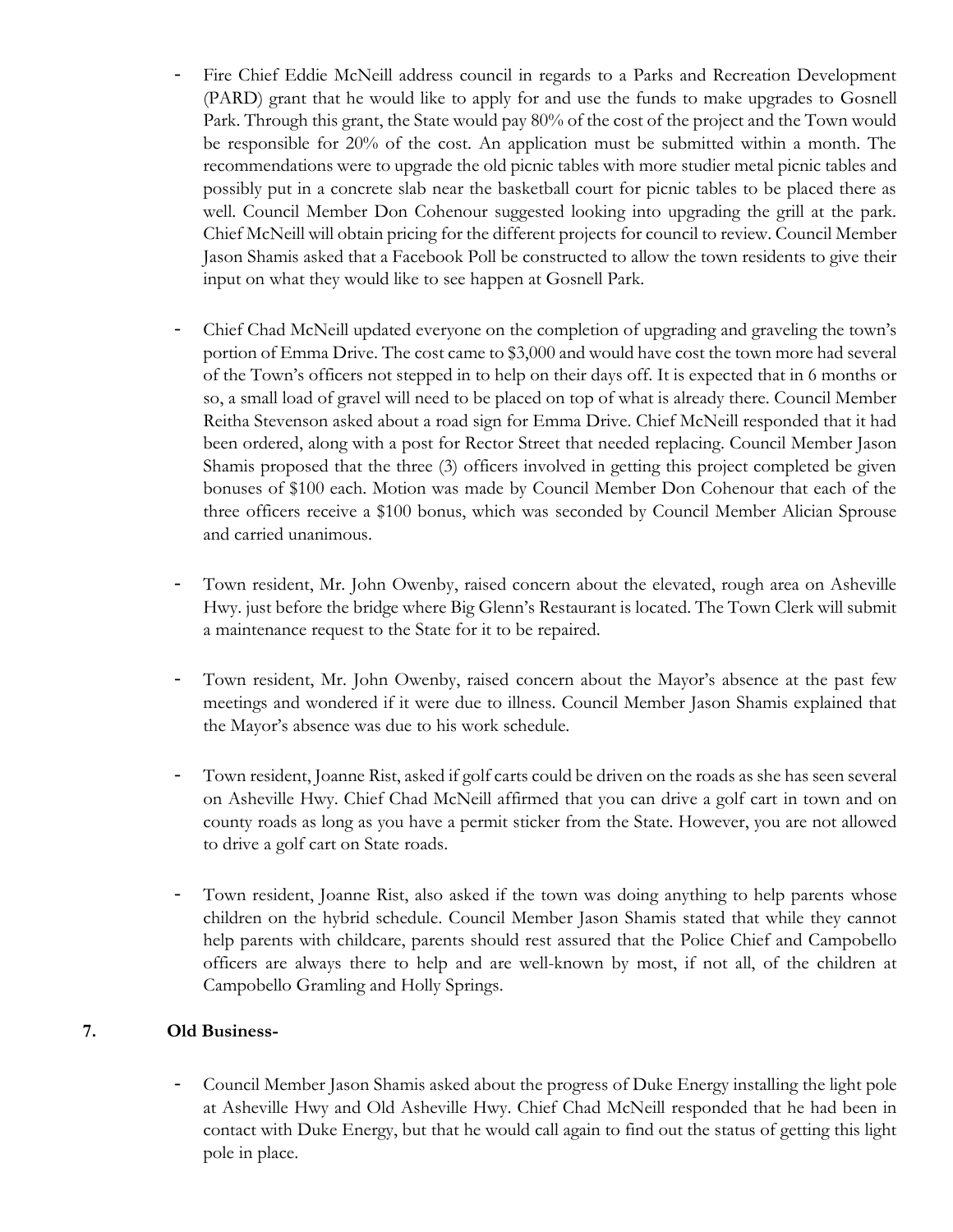- Council Member Jason Shamis that he hoped to have the Town's Planning Committee established by fall 2020.

### **8. Other Business-**

- Council Member Don Cohenour brought to everyone's attention that weeding needed to take place at the street signs on Depot Street and Lanford Street. Also, that the sign on Rector Street had been knocked over again. Chief Chad McNeill will spray around the signs and has ordered a new post for the Rector street sign.

#### **9. Adjourned- August 3, 2020 at 7:30 p.m.**

With no further business presented, Council Member Don Cohenour made a motion to adjourn, second by Council Member Reitha Stevenson and carried unanimous.

 Let it be known, there are times it may be necessary for the Council Members to enter an executive meeting directly following adjournment of business meeting.

Town of Campobello Council Meeting minutes recorded by Town Clerk, Kim Hyder on this 3<sup>rd</sup> day of August, 2020.